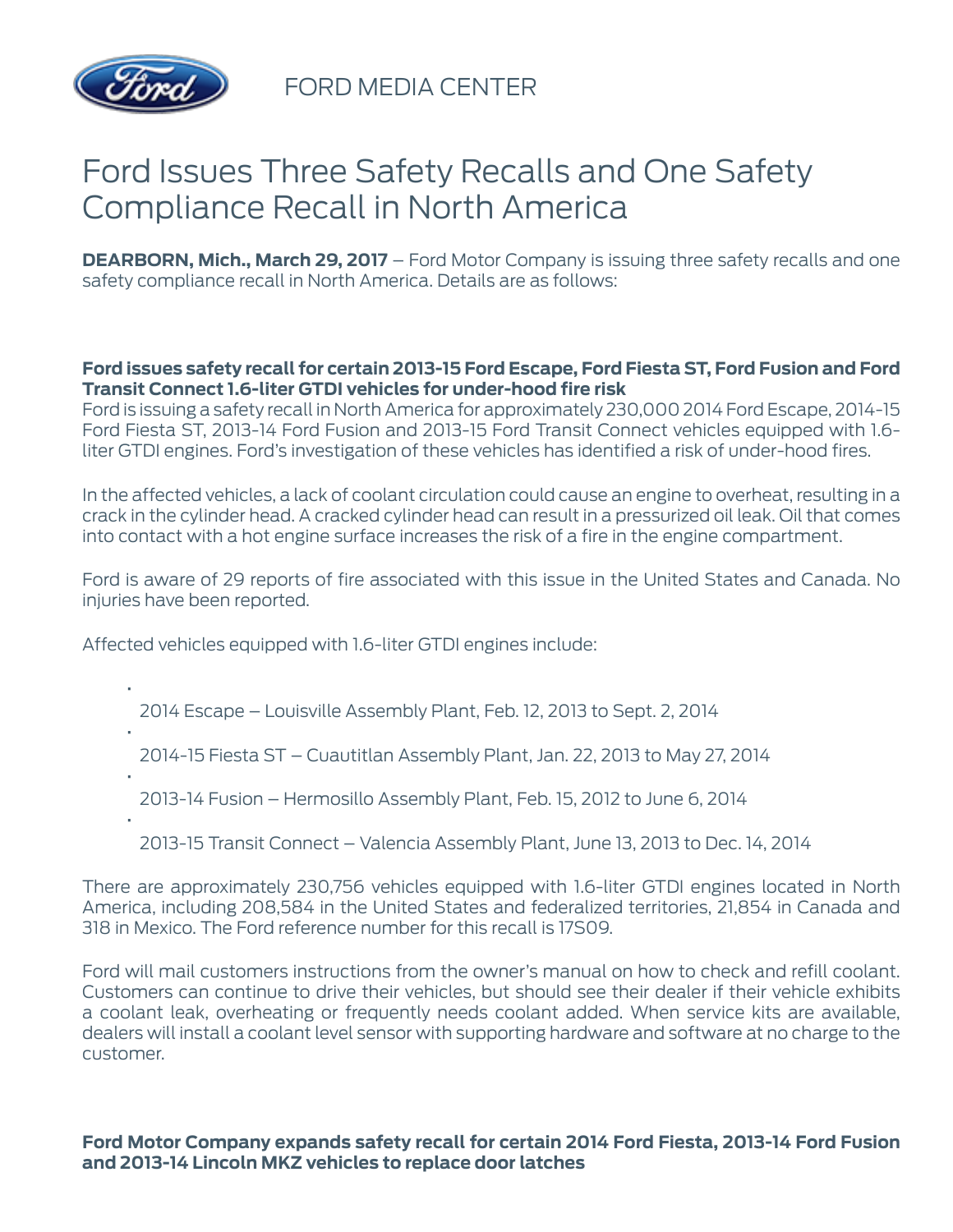Ford Motor Company is expanding a previously announced safety recall regarding door latches to include approximately 211,000 more vehicles. Affected vehicles include 2014 Ford Fiesta, 2013-14 Ford Fusion and 2013-14 Lincoln MKZ vehicles.

In the affected vehicles, the pawl spring tab in the side door latch could break. A door latch with a fractured pawl spring tab typically results in a "door will not close" condition. A door that opens while driving increases the risk of injury.

Ford is not aware of any accidents or injuries associated with this issue in the vehicles included in this supplement to safety action 15S16.

Affected vehicles include:

2014 Fiesta – Cuautitlan Assembly Plant, June 1, 2013 to Oct. 31, 2013

2014 Fusion – Flat Rock Assembly Plant, June 18, 2013 to Oct. 31, 2013

•

•

•

•

2013-14 Fusion – Hermosillo Assembly Plant, June 1, 2013 to Oct. 31, 2013

2013-14 Lincoln MKZ – Hermosillo Assembly Plant, June 1, 2013 to Oct. 31, 2013

There are 210,619 vehicles affected in this expanded recall in North America, including 191,432 in the United States and federalized territories, 10,996 in Canada and 8,191 in Mexico. The Ford reference number for this recall is 15S16.

Dealers will replace all four side door latches with a more robust service door latch at no cost to the customer.

#### **Ford issues safety recall for certain 2017 Ford F-450 and F-550 vehicles to replace the driveshaft**

Ford is issuing a safety compliance recall for approximately 548 2017 Ford F-450 and F-550 vehicles to replace the driveshaft.

Affected vehicles may experience driveline vibration caused by a powertrain system resonance condition at speeds above 75 mph. Continued operation of a vehicle at these speeds could result in a resonance frequency that may fracture transmission and/or driveline components. Fracture of the transmission and/or driveline components may result in a loss of motive power without warning while driving, or unintended vehicle movement in park if the parking brake is not applied, increasing the risk of injury or crash.

Ford is not aware of any accidents or injuries associated with this issue.

Affected vehicles include:

•

•

2017 F-450/F-550 – Kentucky Assembly Plant, June 6, 2016 to Feb. 21, 2017

2017 F-450/F-550 – Ohio Assembly Plant, Feb. 16, 2016 to Feb. 21, 2017

There are approximately 548 vehicles located in North America, including 509 in the United States and 39 in Canada. The Ford reference number for this recall is 17S08.